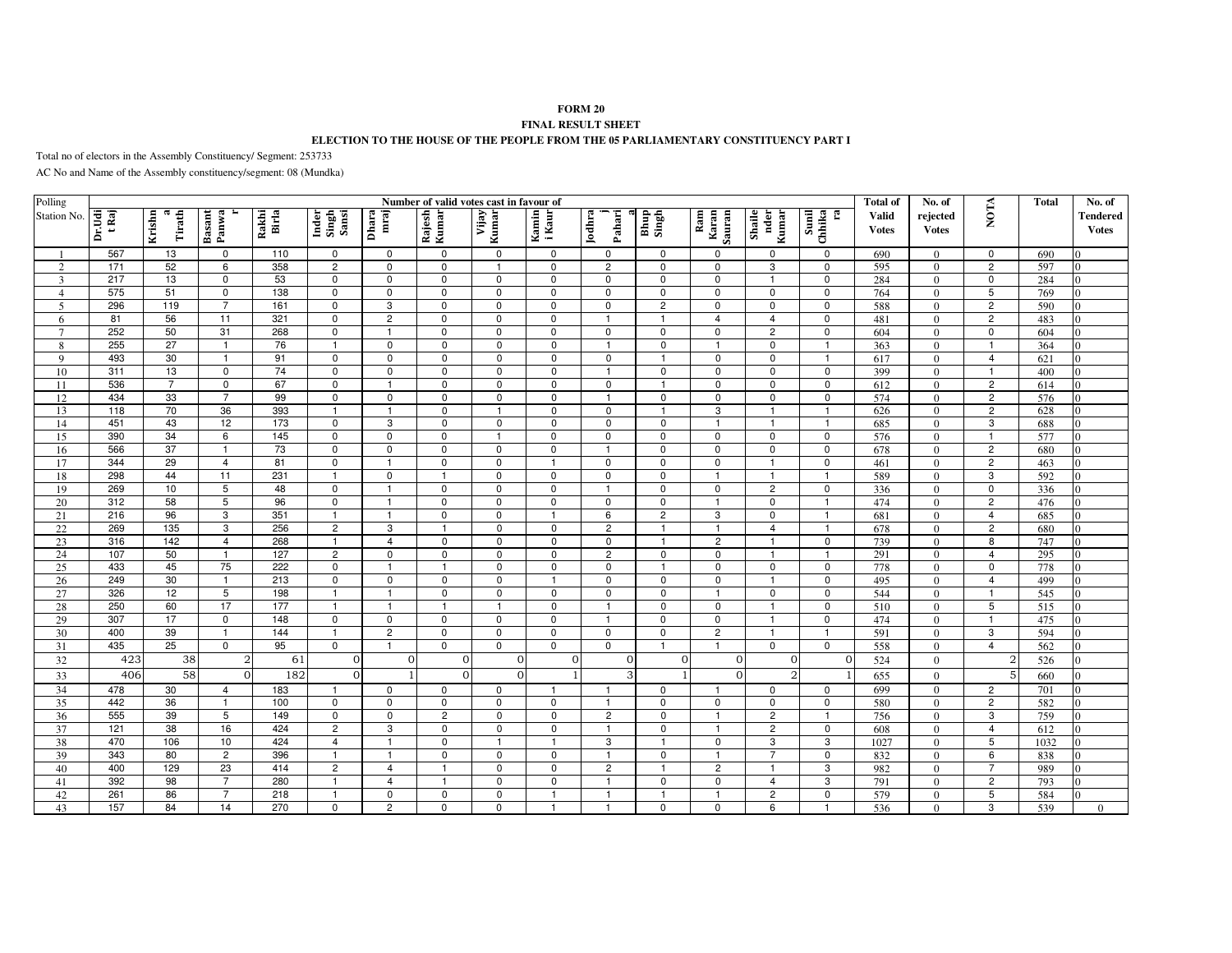| 44 | 370 | 78  | 5              | 223 | $\overline{\mathbf{1}}$ | $\mathbf{1}$   | 0            | $\Omega$       | $\mathbf 0$    | $\mathbf 0$    | 0              | 2                       | 3                       | 0              | 683  | $\mathbf{0}$   | 0              | 683  | $\Omega$         |
|----|-----|-----|----------------|-----|-------------------------|----------------|--------------|----------------|----------------|----------------|----------------|-------------------------|-------------------------|----------------|------|----------------|----------------|------|------------------|
| 45 | 244 | 32  | $\mathbf 0$    | 132 | $\mathbf 0$             | $\mathbf 0$    | 0            | $\mathbf 0$    | $\mathbf 0$    | $\mathbf{1}$   | 0              | 0                       | 0                       | $\mathbf{1}$   | 410  | $\overline{0}$ | 3              | 413  | $\overline{0}$   |
| 46 | 269 | 37  | 13             | 179 | $\overline{2}$          | $\mathbf{1}$   | $\mathbf 0$  | 0              | $\mathbf{0}$   | 2              | 1              | $\overline{0}$          | $\mathbf{1}$            | $\overline{0}$ | 505  | $\mathbf{0}$   | $\overline{4}$ | 509  | $\overline{0}$   |
| 47 | 222 | 48  | 3              | 103 | 0                       | $\mathbf{1}$   | 0            | 0              | $\mathbf 0$    | 0              | 0              |                         | $\mathbf{1}$            | 0              | 379  | $\mathbf{0}$   | 0              | 379  | $\mathbf{0}$     |
| 48 | 334 | 44  | 3              | 183 | $\mathbf{1}$            | $\mathbf 0$    | $\mathbf 0$  | $\Omega$       | $\mathbf{1}$   | 3              | $\mathbf 0$    | $\Omega$                | 0                       | $\overline{c}$ | 571  | $\Omega$       | 5              | 576  | $\overline{0}$   |
| 49 | 480 | 57  | 6              | 236 | $\mathsf 0$             | $\overline{c}$ | $\mathbf{1}$ | 0              | $\mathbf{1}$   | $\overline{1}$ | 0              | 0                       | 0                       | $\mathbf{1}$   | 785  | $\Omega$       | 4              | 789  | $\overline{0}$   |
| 50 | 261 | 35  | $\overline{7}$ | 192 | $\mathbf 0$             | $\mathbf 0$    | $\mathsf 0$  | $\mathbf{1}$   | $\mathbf 0$    | 0              | 0              | 0                       | $\overline{c}$          | $\overline{c}$ | 500  | $\mathbf{0}$   | $\mathbf{1}$   | 501  | $\overline{0}$   |
| 51 | 576 | 49  | 5              | 220 | $\mathbf{0}$            | 4              | -1           | -1             | 1              |                | $\mathbf{0}$   | $\mathbf{0}$            | $\mathbf{0}$            | $\overline{O}$ | 858  | $\overline{0}$ | 5 <sup>1</sup> | 863  | $\mathbf{0}$     |
| 52 | 381 | 62  | 8              | 134 | -1                      | 0              | 0            | 0              | 0              | 0              | $\mathbf{1}$   | -1                      | $\mathbf{1}$            | $\mathbf 0$    | 589  | $\overline{0}$ | 3              | 592  | $\mathbf{0}$     |
| 53 | 300 | 50  | 15             | 314 | $\mathbf{1}$            | $\mathbf{1}$   | 0            | 0              | $\mathbf 0$    | $\overline{c}$ | $\mathbf 0$    | -1                      | $\overline{\mathbf{c}}$ | 0              | 686  | $\mathbf{0}$   | 5              | 691  | $\mathbf{0}$     |
| 54 | 336 | 86  | $\overline{4}$ | 289 | $\overline{c}$          | $\mathbf{1}$   | 0            | 0              | $\mathbf{1}$   | $\overline{1}$ | $\mathbf{1}$   | $\mathbf 0$             | 5                       | 0              | 726  | $\Omega$       | $\overline{4}$ | 730  | $\mathbf{0}$     |
| 55 | 528 | 43  | $\overline{2}$ | 267 | $\mathbf{1}$            | $\mathbf{1}$   | 0            | $\mathbf 0$    | 0              | $\mathbf{1}$   | $\mathbf 0$    | $\overline{2}$          | $\overline{1}$          | $\mathbf{1}$   | 847  | $\mathbf{0}$   | 4              | 851  | $\overline{0}$   |
| 56 | 280 | 89  | 10             | 388 | $\mathbf 0$             | $\overline{c}$ | 0            | 0              | $\overline{c}$ | $\mathbf 0$    | $\overline{1}$ | 0                       | 0                       | 0              | 772  | $\mathbf{0}$   | 3              | 775  | $\overline{0}$   |
| 57 | 340 | 102 | $\overline{4}$ | 258 | $\mathbf{1}$            | $\mathsf 0$    | 0            |                | 3              | 0              | 0              | $\mathbf 0$             | $\mathbf{1}$            | 0              | 710  | $\mathbf{0}$   | 5              | 715  | $\mathbf{0}$     |
| 58 | 420 | 96  | $\overline{2}$ | 287 | $\mathbf{1}$            | $\mathbf{1}$   | 0            | $\mathbf 0$    | $\mathbf 0$    | $\overline{1}$ | $\overline{1}$ | 0                       | $\overline{1}$          | $\mathbf 0$    | 810  | $\overline{0}$ | 5              | 815  | $\overline{0}$   |
| 59 | 305 | 82  | $\mathbf{1}$   | 189 | $\overline{c}$          | 0              | $\mathsf 0$  | 0              | 0              | 0              | 0              | 0                       | 0                       | 0              | 579  | $\mathbf{0}$   | 6              | 585  | $\overline{0}$   |
| 60 | 532 | 99  | 6              | 338 | $\mathbf{1}$            | $\mathbf{1}$   | $\mathsf 0$  | $\mathbf{1}$   | $\mathbf 0$    | $\overline{c}$ | 0              | $\overline{c}$          | $\overline{1}$          | $\overline{c}$ | 985  | $\theta$       | 6              | 991  | $\mathbf{0}$     |
| 61 | 345 | 61  | 3              | 203 | $\mathbf 0$             | $\overline{c}$ | $\mathbf 0$  | $\mathbf 0$    | $\mathbf 0$    | $\overline{2}$ | $\mathbf 0$    | $\overline{1}$          | $\overline{1}$          | 0              | 618  | $\Omega$       | $\overline{4}$ | 622  | $\overline{0}$   |
| 62 | 416 | 83  | $\overline{4}$ | 283 | $\mathbf{1}$            | 0              | 0            | $\mathbf 0$    | $\mathbf{1}$   | $\mathbf 0$    | $\overline{2}$ | $\overline{1}$          | $\overline{4}$          | $\mathbf{1}$   | 796  | $\overline{0}$ | $\overline{c}$ | 798  | $\overline{0}$   |
| 63 | 249 | 105 | 11             | 316 | $\mathbf 0$             | $\mathbf{1}$   | $\mathsf 0$  | $\mathbf 0$    | $\mathbf 0$    | 3              | $\mathbf{1}$   | $\overline{1}$          | $\overline{c}$          | $\overline{2}$ | 691  | $\overline{0}$ | 5              | 696  | $\overline{0}$   |
| 64 | 578 | 51  | 9              | 141 | $\mathbf{1}$            | 0              | $\mathbf 0$  | 0              | $\Omega$       | 0              | $\mathbf 0$    | $\mathbf 0$             | 0                       | 0              | 780  | $\mathbf{0}$   | 6              | 786  | $\overline{0}$   |
| 65 | 431 | 104 | 20             | 189 | 3                       | 0              | 0            | 0              | 0              | 2              | 0              | 0                       | 0                       | 0              | 749  | $\overline{0}$ | 3              | 752  | $\overline{0}$   |
| 66 | 170 | 57  | 13             | 362 | $\mathbf 0$             | 3              | 0            | 0              | $\mathbf{1}$   | $\overline{c}$ | $\overline{c}$ | 0                       | $\mathbf{1}$            | 0              | 611  | $\mathbf{0}$   | $10$           | 621  | $\overline{0}$   |
| 67 | 151 | 30  | 3              | 218 | $\mathbf{1}$            | $\overline{4}$ | 0            | -1             | $\mathbf 0$    | 0              | 0              | $\mathbf 0$             | $\overline{1}$          | 0              | 409  | $\mathbf{0}$   | -1             | 410  | $\overline{0}$   |
| 68 | 120 | 58  | $\overline{7}$ | 262 | $\mathbf{1}$            | $\overline{4}$ | $\mathbf 0$  | $\mathbf 0$    | $\mathbf 0$    | $\mathbf 0$    | $\mathbf{1}$   | $\mathbf 0$             | $\overline{1}$          | $\overline{c}$ | 456  | $\mathbf{0}$   | $\overline{4}$ | 460  | $\mathbf{0}$     |
| 69 | 294 | 91  | $\overline{7}$ | 499 | $\overline{1}$          | $\mathbf{1}$   | $\mathsf 0$  | $\mathbf 0$    | $\mathbf{1}$   | $\overline{2}$ | $\mathbf{1}$   | $\mathbf 0$             | $\overline{2}$          | $\mathbf{1}$   | 900  | $\mathbf{0}$   | $\overline{7}$ | 907  | $\overline{0}$   |
| 70 | 355 | 76  | 12             | 448 | $\overline{c}$          | $\overline{c}$ |              | 0              | 0              | 3              | 0              | -1                      | $\overline{c}$          | 0              | 902  | $\mathbf{0}$   | 12             | 914  | $\overline{0}$   |
| 71 | 125 | 142 | $\overline{4}$ | 537 | 4                       | 0              | 0            | $\Omega$       | $\mathbf 0$    | $\mathbf{1}$   | $\mathbf 0$    |                         | $\overline{4}$          | 0              | 818  | $\Omega$       | $\overline{7}$ | 825  | $\mathbf{0}$     |
| 72 | 52  | 112 | $\mathbf{1}$   | 387 | 3                       | 3              | $\mathsf 0$  | $\mathbf 0$    | $\mathbf 0$    | $\mathbf 0$    | 0              | $\mathbf 0$             | $\overline{1}$          | $\mathbf{1}$   | 560  | $\overline{0}$ | $\overline{4}$ | 564  | $\mathbf{0}$     |
| 73 | 33  | 116 | $\overline{2}$ | 345 | $\overline{1}$          | $\mathbf 0$    | $\mathbf 0$  | $\mathbf{1}$   | 0              | 4              | 0              | 0                       | $\overline{\mathbf{c}}$ | 0              | 504  | $\overline{0}$ | $\mathbf{1}$   | 505  | $\boldsymbol{0}$ |
| 74 | 53  | 269 | $\overline{4}$ | 660 | $\mathbf{1}$            | 3              | 1            | $\Omega$       | $\mathbf 0$    | $\overline{4}$ | 3              | $\overline{c}$          | $\mathbf{1}$            | 0              | 1001 | $\Omega$       | 8              | 1009 | $\overline{0}$   |
| 75 | 21  | 62  | $\mathbf{1}$   | 109 | $\mathsf 0$             | $\mathbf{1}$   | $\mathsf 0$  | 0              | 0              | 0              | $\mathbf 0$    | 0                       | 0                       | 0              | 194  | $\mathbf{0}$   | $\overline{c}$ | 196  | $\overline{0}$   |
| 76 | 466 | 111 | $\overline{4}$ | 212 | $\mathbf{1}$            | $\mathsf 0$    | $\mathsf 0$  | $\mathbf 0$    | $\mathbf 0$    | $\overline{1}$ | 0              | $\overline{1}$          | $\overline{1}$          | 3              | 800  | $\mathbf{0}$   | $\overline{1}$ | 801  | $\boldsymbol{0}$ |
| 77 | 121 | 67  | 3              | 150 | $\mathbf 0$             | $\mathbf{1}$   | 0            | $\Omega$       | $\Omega$       | $\mathbf{1}$   | $\mathbf{1}$   | -1                      | $\mathbf{1}$            | 1              | 347  | $\overline{0}$ | 4              | 351  | $\overline{0}$   |
| 78 | 170 | 72  | $\overline{1}$ | 241 | $\overline{c}$          | 0              | 0            | 0              | $\Omega$       | $\overline{c}$ | $\mathbf 0$    | -1                      | 5                       | $\mathbf{1}$   | 495  | $\mathbf{0}$   | 6              | 501  | $\mathbf{0}$     |
| 79 | 138 | 81  | $\overline{4}$ | 208 | $\mathbf 0$             | $\overline{1}$ | 0            | 0              | $\mathbf 0$    | 3              | 0              | $\overline{\mathbf{1}}$ | 0                       | 0              | 436  | $\mathbf{0}$   | $\overline{1}$ | 437  | $\mathbf{0}$     |
| 80 | 228 | 97  | 6              | 251 | $\overline{c}$          | $\mathbf{1}$   | 0            | -1             | $\mathbf 0$    | $\mathbf{1}$   | $\mathbf 0$    | 3                       | $\mathbf{1}$            | 0              | 591  | $\overline{0}$ | 3              | 594  | $\overline{0}$   |
| 81 | 105 | 67  | $\overline{2}$ | 204 | 2                       | $\overline{c}$ | 0            | 0              | -1             | $\mathbf{1}$   | $\mathbf{1}$   | $\mathbf 0$             | 3                       | 1              | 389  | $\mathbf{0}$   | $\mathbf{1}$   | 390  | $\overline{0}$   |
| 82 | 151 | 82  | $\overline{c}$ | 209 | $\mathbf 0$             | $\overline{c}$ | 0            | 0              | $\mathbf 0$    | $\overline{c}$ | $\mathbf{1}$   | $\mathbf 0$             | $\overline{4}$          | 0              | 453  | $\theta$       | $\overline{1}$ | 454  | $\mathbf{0}$     |
| 83 | 102 | 66  | $\overline{2}$ | 129 | $\mathbf{1}$            | $\overline{c}$ | $\mathbf{1}$ | $\mathbf 0$    | $\mathbf 0$    | 0              | $\mathbf 0$    | $\mathbf{1}$            | $\overline{c}$          | $\mathbf 0$    | 306  | $\overline{0}$ | $\overline{2}$ | 308  | $\overline{0}$   |
| 84 | 169 | 151 | 7              | 330 | $\mathbf{1}$            | -1             | 0            | 0              | $\mathbf 0$    | 2              | $\mathbf 0$    | $\overline{2}$          | 3                       | $\overline{2}$ | 668  | $\mathbf{0}$   | 3              | 671  | $\overline{0}$   |
| 85 | 149 | 134 | 3              | 256 | $\mathsf 0$             | 5              | $\mathbf{1}$ | $\Omega$       | $\overline{1}$ | $\overline{c}$ | 3              | $\overline{1}$          | $\mathbf{1}$            | $\overline{c}$ | 558  | $\theta$       | 5              | 563  | $\mathbf{0}$     |
| 86 | 155 | 67  | $\overline{4}$ | 223 | 0                       | $\overline{c}$ | $\mathbf 0$  | 0              | $\mathbf 0$    | $\overline{1}$ | $\mathbf 0$    | 0                       | 3                       | $\overline{2}$ | 457  | $\mathbf{0}$   | 5              | 462  | $\overline{0}$   |
| 87 | 213 | 86  | 9              | 316 | $\overline{c}$          | 3              | 0            | 1              | $\overline{c}$ | $\overline{2}$ | 0              | -1                      | $\overline{4}$          | 5              | 644  | $\mathbf{0}$   | 6              | 650  | $\mathbf{0}$     |
| 88 | 214 | 102 | 14             | 352 | $\mathbf{1}$            | $\mathbf{1}$   | $\mathbf{1}$ | $\mathbf 0$    | $\overline{1}$ | $\overline{4}$ | $\mathbf{1}$   | 3                       | 5                       | 3              | 702  | $\overline{0}$ | 8              | 710  | $\mathbf{0}$     |
| 89 | 189 | 110 | 18             | 388 | $\boldsymbol{2}$        | $\overline{1}$ | $\mathbf{1}$ | $\overline{0}$ | $\overline{1}$ | 3              | $\mathbf{1}$   | 3                       | 6                       | $\overline{4}$ | 727  | $\mathbf{0}$   | 3              | 730  | $\mathbf{0}$     |
| 90 | 122 | 100 | 6              | 249 | $\mathbf 0$             | $\mathbf 0$    | $\mathbf 0$  | $\Omega$       | $\Omega$       | $\mathbf{1}$   | $\overline{2}$ | $\mathbf{1}$            | $\overline{c}$          | $\mathbf 0$    | 483  | $\Omega$       | $\overline{4}$ | 487  | $\mathbf{0}$     |
| 91 | 93  | 62  | 13             | 455 | $\mathbf{1}$            | $\mathbf{1}$   | 0            | $\mathbf{1}$   | $\mathbf 0$    | 3              | $\overline{1}$ | 0                       | $\overline{2}$          | $\mathbf 0$    | 632  | $\overline{0}$ | $\overline{c}$ | 634  | $\overline{0}$   |
| 92 | 129 | 129 | 9              | 502 | 3                       | $\overline{c}$ | -1           | 0              | $\mathbf{1}$   | 3              | 0              | $\overline{c}$          | $\overline{7}$          | 4              | 792  | $\mathbf{0}$   | 3              | 795  | $\boldsymbol{0}$ |
| 93 | 495 | 15  | $\mathbf{1}$   | 188 | $\mathbf 0$             | $\mathbf 0$    | 0            | 0              | $\mathbf 0$    | 0              | $\mathbf 0$    | $\mathbf 0$             | 0                       | $\overline{2}$ | 701  | $\overline{0}$ | 5              | 706  | $\overline{0}$   |
| 94 | 264 | 28  | 22             | 185 | $\mathbf 0$             | -1             | 0            | -1             | $\Omega$       | $\mathbf 0$    | $\mathbf 0$    | $\mathbf 0$             | 0                       | $\mathbf{1}$   | 502  | $\Omega$       | $\overline{c}$ | 504  | $\mathbf{0}$     |
| 95 | 417 | 49  | $\mathbf 0$    | 166 | $\mathsf 0$             | $\mathsf 0$    | 0            | $\overline{1}$ | $\mathbf 0$    | $\mathbf 0$    | $\mathbf 0$    | $\mathbf 0$             | $\mathbf 0$             | $\overline{1}$ | 634  | $\mathbf{0}$   | $\overline{c}$ | 636  | $\mathbf{0}$     |
| 96 | 370 | 58  | 18             | 386 |                         | $\overline{7}$ | 0            | 0              |                | 3              |                | $\overline{c}$          | $\mathbf{1}$            | 3              | 851  | $\Omega$       | 7              | 858  | $\mathbf{0}$     |
| 97 | 465 | 24  | $\overline{2}$ | 145 | $\Omega$                | $\overline{4}$ | $\mathbf 0$  | 3              | $\Omega$       | $\overline{c}$ | $\Omega$       |                         | $\mathbf{1}$            | 0              | 647  | $\Omega$       | 4              | 651  | $\Omega$         |
|    |     |     |                |     |                         |                |              |                |                |                |                |                         |                         |                |      |                |                |      |                  |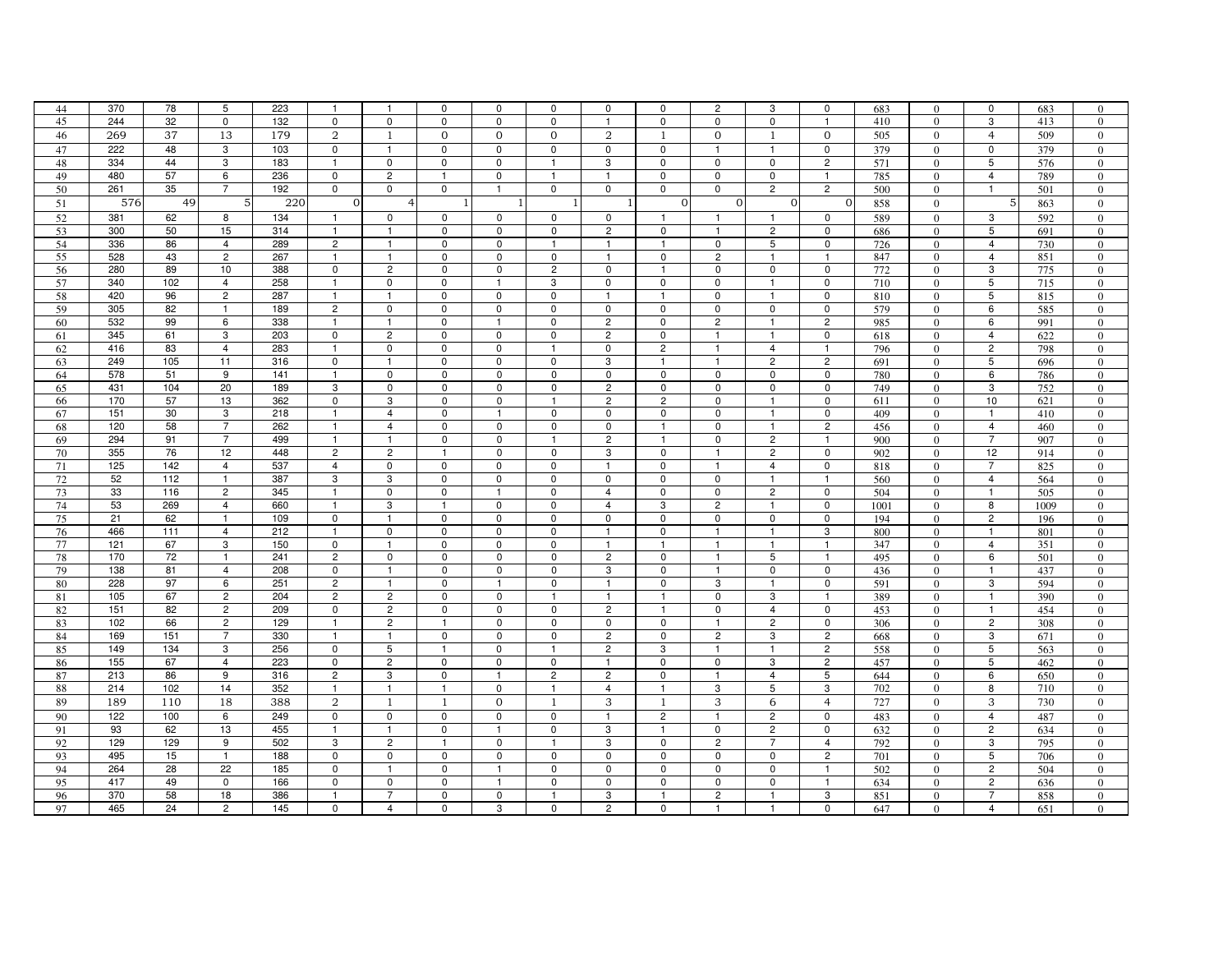| 98   | 392 | 25  | $\overline{2}$ | 90              | $\overline{1}$ | $^{\circ}$     | 0              | $^{\circ}$     | 0                        |                         | 0              | $\mathbf 0$    | 0              | 0              | 511 | $\Omega$         | 4              | 515 | $\mathbf{0}$     |
|------|-----|-----|----------------|-----------------|----------------|----------------|----------------|----------------|--------------------------|-------------------------|----------------|----------------|----------------|----------------|-----|------------------|----------------|-----|------------------|
| 99   | 237 | 35  | 0              | 170             | $\overline{c}$ | $\overline{4}$ | 0              | 0              | $\mathbf 0$              | $\overline{\mathbf{1}}$ | $\mathbf{1}$   | $\Omega$       | $\overline{c}$ | $\Omega$       | 452 | $\Omega$         | $\mathbf{1}$   | 453 | $\overline{0}$   |
| 100  | 260 | 51  | 0              | 138             | $\mathbf{1}$   | 0              | 0              | 0              | 0                        | 2                       | 0              | 0              | $\mathbf{1}$   | $\overline{1}$ | 454 | $\mathbf{0}$     | 3              | 457 | $\overline{0}$   |
| 101  | 306 | 45  | 10             | 217             | $\mathbf 0$    | $\mathbf{1}$   | $\mathbf 2$    | $\mathbf 0$    | $\mathbf 0$              | 5                       | 0              | $\overline{2}$ | 6              | $\mathbf 0$    | 594 | $\mathbf{0}$     | 5              | 599 | $\boldsymbol{0}$ |
| 102  | 311 | 50  | $\overline{4}$ | 222             | $\overline{c}$ | $\mathbf{1}$   | 0              | -1             | $\mathbf 0$              | 3                       | $\mathbf{1}$   | $\overline{2}$ | $\mathbf{1}$   | $\mathbf{1}$   | 599 | $\mathbf{0}$     | 5              | 604 | $\overline{0}$   |
| 103  | 281 | 26  | 11             | 322             | $\overline{1}$ | 6              | 0              | $\overline{1}$ | $\overline{c}$           | $\overline{c}$          | 3              | $\overline{1}$ | $\sqrt{5}$     | $\overline{2}$ | 663 | $\Omega$         | 5              | 668 | $\mathbf{0}$     |
| 104  | 292 | 70  | 36             | 277             | $\overline{1}$ | $\mathbf 0$    | $\mathbf 0$    | $\mathbf 0$    | $\mathbf{1}$             | $\mathbf{1}$            | $\mathbf 0$    | $\mathbf{1}$   | $\overline{2}$ | $\Omega$       |     | $\theta$         | 8              | 689 | $\overline{0}$   |
|      | 526 | 42  | 14             | 246             | $\overline{c}$ | $\mathbf 0$    | $\mathbf 0$    | 0              | 0                        | 0                       | 0              | $\mathbf{1}$   | $\overline{2}$ | 0              | 681 |                  | 0              |     |                  |
| 105  |     |     |                |                 |                |                |                |                |                          |                         |                |                |                |                | 833 | $\Omega$         |                | 833 | $\overline{0}$   |
| 106  | 328 | 23  | $\overline{4}$ | 251             | 0              | $\mathbf 0$    | 0              | $\mathbf 0$    | $\Omega$<br>$\mathbf{1}$ | 0                       | $\mathbf 0$    | $\mathbf 0$    | $\overline{c}$ | $\mathbf 0$    | 608 | $\Omega$         | $\overline{1}$ | 609 | $\overline{0}$   |
| 107  | 304 | 26  | 5              | 206             | $\pmb{0}$      | $\overline{1}$ | $\mathbf 0$    | $\overline{c}$ |                          | 0                       | $\mathbf 0$    | $\mathbf 0$    | $\mathbf 0$    | 0              | 545 | $\mathbf{0}$     | 3              | 548 | $\overline{0}$   |
| 108  | 312 | 52  | $\mathbf{1}$   | 172             | $\overline{1}$ | $\overline{2}$ | $\mathbf 0$    | 0              | 0                        | 0                       | $\mathbf 0$    | 0              | $\mathsf 0$    | $\mathsf 0$    | 540 | $\mathbf{0}$     | $\mathbf{1}$   | 541 | $\mathbf{0}$     |
| 109  | 541 | 34  | 11             | 140             | $\mathbf{1}$   | $\mathbf{1}$   | $\mathbf 0$    |                | $\mathbf 0$              | 0                       | 0              | 0              | $\mathbf 0$    | $\mathbf 0$    | 729 | $\mathbf{0}$     | -1             | 730 | $\mathbf{0}$     |
| 110  | 363 | 48  | 18             | 316             | $\overline{1}$ | $\overline{c}$ | $\mathbf 0$    | $\mathbf 0$    | $\Omega$                 | $\mathbf 0$             | 0              | $\overline{c}$ | $\mathbf 0$    | $\mathbf 0$    | 750 | $\Omega$         | $\mathbf{1}$   | 751 | $\overline{0}$   |
| 111  | 455 | 41  | $\overline{2}$ | 181             | $\overline{1}$ | 0              | $\mathbf 0$    | $\mathbf 0$    | 0                        | 0                       | $\mathbf 0$    | $\mathbf 0$    | 0              | 0              | 680 | $\mathbf{0}$     | $\mathbf{1}$   | 681 | $\overline{0}$   |
| 112  | 487 | 15  | 2              | 160             | 0              | $\mathbf{1}$   | 0              | $\mathbf 0$    | $\Omega$                 | -1                      | 0              | 0              | $\overline{c}$ | $\mathbf{1}$   | 669 | $\Omega$         | 2              | 671 | $\overline{0}$   |
| 113  | 95  | 11  | 6              | 59              | $\pmb{0}$      | $\pmb{0}$      | $\pmb{0}$      | 0              | $\mathbf 0$              | $\mathsf 0$             | $\mathbf{1}$   | $\mathbf 0$    | $\mathbf{1}$   | $\pmb{0}$      | 173 | $\Omega$         | 6              | 179 | $\overline{0}$   |
| 114  | 372 | 53  | 26             | 266             | $\overline{c}$ | $\mathbf{1}$   | $\mathbf{1}$   | $\overline{1}$ | $\mathsf 0$              | 3                       | $\overline{2}$ | $\mathbf 0$    | $\mathbf{1}$   | $\mathbf 0$    | 728 | $\mathbf{0}$     | 3              | 731 | $\overline{0}$   |
| 115  | 511 | 87  | $\mathbf{1}$   | 182             | 0              | $\overline{1}$ | $\mathbf 0$    | 0              | 0                        | 0                       | 0              | $\Omega$       | $\overline{1}$ | $\mathbf 0$    | 783 | $\mathbf{0}$     | $\overline{c}$ | 785 | $\overline{0}$   |
| 116  | 578 | 24  | $\overline{2}$ | 44              | $\mathbf 0$    | $\mathbf 0$    | 0              | 0              | $\mathbf 0$              | $\mathbf 0$             | $\mathbf 0$    | $\mathbf 0$    | $\mathbf 0$    | $\mathbf 0$    | 648 | $\Omega$         | $\overline{1}$ | 649 | $\Omega$         |
| 117  | 512 | 58  | 4              | 99              | 0              | 0              | 0              | 0              | 0                        | 0                       | 0              | $\mathbf{1}$   | $\mathbf 0$    | $\overline{1}$ | 675 | $\mathbf{0}$     | $\overline{1}$ | 676 | $\mathbf{0}$     |
| 118  | 388 | 105 | 9              | 163             | -1             | $\mathbf 0$    | 0              | 0              | 0                        | $\mathbf 0$             | 0              | 0              | $\mathbf 0$    | $\mathbf{1}$   | 667 | $\overline{0}$   | 3              | 670 | $\overline{0}$   |
| 119  | 214 | 125 | 5              | $\overline{72}$ | $\mathbf 0$    | $\mathbf{1}$   | 0              | 0              | $\mathbf 0$              | 0                       | $\mathbf{1}$   | $\mathbf 0$    | $\mathbf 0$    | $\overline{1}$ | 419 | $\Omega$         | 0              | 419 | $\overline{0}$   |
| 120  | 174 | 23  | $\overline{7}$ | 153             | $\overline{c}$ | $\mathbf{1}$   | $\pmb{0}$      | 0              | 0                        | 0                       | $\mathbf 0$    | $\mathbf{1}$   | $\pmb{0}$      | $\mathbf 0$    | 361 | $\mathbf{0}$     | 3              | 364 | $\mathbf{0}$     |
| 121  | 221 | 16  | 6              | 109             | $\mathbf{1}$   | 3              | $\mathbf 0$    | 0              | 0                        | 0                       | $\mathbf 0$    | $\mathbf 0$    | $\mathbf 0$    | 0              | 356 | $\mathbf{0}$     | $\mathbf 0$    | 356 | $\boldsymbol{0}$ |
| 122  | 353 | 28  | 3              | 133             | $\mathbf 0$    | $\mathbf{1}$   | $\mathbf 0$    | $\Omega$       | $\Omega$                 | 0                       | $\mathbf 0$    | 0              | $\Omega$       | $\mathbf 0$    | 518 | $\Omega$         | 3              | 521 | $\Omega$         |
| 122A | 310 | 31  | $\overline{1}$ | 100             | $\mathbf 0$    | $\mathbf 0$    | $\mathbf 0$    | $\mathbf 0$    | $\Omega$                 | 0                       | $\mathbf 0$    | $\mathbf 0$    | $\mathbf 0$    | 0              | 442 | $\Omega$         | $\overline{4}$ | 446 | $\overline{0}$   |
| 123  | 454 | 35  | 5              | 153             | $\mathbf 0$    | $\overline{2}$ | $\pmb{0}$      | 0              | $\mathbf 0$              | -1                      | $\mathbf 0$    | $\mathbf 0$    | $\overline{2}$ | $\mathbf{1}$   | 653 | $\overline{0}$   | $\mathbf 0$    | 653 | $\mathbf{0}$     |
| 124  | 532 | 68  | 25             | 237             | $\mathbf{1}$   | $\mathbf{1}$   | $\mathbf{1}$   | $\mathbf 0$    |                          | $\overline{2}$          | $\mathbf 0$    | 0              | $\overline{c}$ | $\mathbf{1}$   | 871 | $\mathbf{0}$     | 3              | 874 | $\overline{0}$   |
| 125  | 587 | 51  | $\overline{c}$ | 108             | $\mathbf{1}$   | $\overline{1}$ | $\mathbf{1}$   | 0              | 0                        | 0                       | 0              | $\mathbf 0$    | $\mathbf 0$    | 0              | 751 | $\Omega$         | 4              | 755 | $\overline{0}$   |
| 126  | 590 | 46  | 0              | 160             | $\mathbf 0$    | $\mathbf 0$    | $\mathbf{1}$   | $\mathbf 0$    | $\mathbf{1}$             | $\mathbf 0$             | $\mathbf 0$    | $\mathbf{1}$   | $\mathbf 0$    | $\mathbf 0$    | 799 | $\boldsymbol{0}$ | $\overline{c}$ | 801 | $\mathbf{0}$     |
| 127  | 558 | 45  | $\overline{7}$ | 156             | $\mathbf 0$    | $\mathbf{1}$   | 0              | 0              | -1                       | $\mathbf 0$             | $\mathbf 0$    | 0              | $\mathbf{1}$   | $\mathbf 0$    | 769 | $\mathbf{0}$     | 8              | 777 | $\overline{0}$   |
| 128  | 415 | 17  | 9              | 124             | 0              | $\mathbf{1}$   | 0              | 0              | $\mathbf 0$              | $\overline{c}$          | 0              | 0              | $\mathbf 0$    | $\mathbf 0$    | 568 | $\Omega$         | $\mathbf{1}$   | 569 | $\mathbf{0}$     |
| 129  | 264 | 84  | 6              | 123             | $\mathbf{1}$   | 3              | $\mathbf 2$    | 0              | $\mathbf 0$              | $\overline{c}$          | $\mathbf{1}$   | $\overline{2}$ | $\overline{1}$ | $\mathbf{1}$   | 490 | $\Omega$         | 5              | 495 | $\overline{0}$   |
| 129A | 306 | 40  | 3              | 162             | $\mathbf 0$    | $\overline{c}$ | $\mathbf{1}$   | 0              | $\mathbf 0$              | $\mathbf{1}$            | 3              | $\mathbf{1}$   | 3              | $\mathbf{1}$   |     |                  | 3              |     |                  |
|      | 306 |     | $\overline{4}$ | 232             |                | 3              | $\mathbf 0$    | 0              | $\mathbf 0$              | $\mathbf 0$             | $\mathbf{1}$   | $\mathbf{1}$   | $\mathbf 0$    | $\mathbf{1}$   | 523 | $\mathbf{0}$     |                | 526 | $\mathbf{0}$     |
| 130  |     | 83  |                |                 | 0              |                |                |                |                          | $\overline{1}$          |                | $\mathbf{1}$   |                |                | 631 | $\mathbf{0}$     | 6              | 637 | $\overline{0}$   |
| 131  | 273 | 78  | $\overline{4}$ | 191             | $\overline{c}$ | $\mathbf 0$    | $\mathbf 0$    | $\Omega$       | $\mathbf 0$              |                         | $\mathbf 0$    |                | $\overline{c}$ | $\mathbf 0$    | 552 | $\Omega$         | $\overline{c}$ | 554 | $\Omega$         |
| 132  | 265 | 23  | $\mathbf{0}$   | 122             | $\mathbf 0$    | 0              | 0              | 0              | $\mathbf{1}$             | $\mathbf 0$             | $\mathbf 0$    | $\mathbf 0$    | $\mathbf 0$    | $\mathbf 0$    | 411 | $\Omega$         | 5              | 416 | $\overline{0}$   |
| 133  | 285 | 69  | $\overline{4}$ | 151             | $\overline{c}$ | $\mathbf{1}$   | 0              | $\mathbf 0$    | 0                        | -1                      | 0              | 2              | 0              | 0              | 515 | $\mathbf{0}$     | 4              | 519 | $\overline{0}$   |
| 134  | 243 | 39  | 9              | 151             | $\pmb{0}$      | $\pmb{0}$      | $\mathbf 0$    | $\Omega$       | $\Omega$                 | $\Omega$                | 0              | 0              | $\mathbf 0$    | $\pmb{0}$      | 442 | $\Omega$         | 1              | 443 | $\Omega$         |
| 135  | 336 | 44  | 15             | 167             | $\overline{1}$ | $\overline{2}$ | 0              | 0              | $\mathbf 0$              | $\mathbf{1}$            | $\overline{2}$ | $\mathbf 0$    | 3              | $\overline{c}$ | 573 | $\mathbf{0}$     | 5              | 578 | $\mathbf{0}$     |
| 136  | 276 | 24  | 9              | 146             | $\mathbf 0$    | 3              | $\mathbf 0$    | 0              | $\mathbf 0$              | 0                       | 0              | 0              | 1              | 0              | 459 | $\mathbf{0}$     | $\mathbf 0$    | 459 | $\mathbf{0}$     |
| 137  | 407 | 59  | 10             | 209             | $\mathbf 0$    | $\overline{1}$ | $\mathbf 0$    | $\Omega$       | $\Omega$                 | 3                       | $\mathbf 0$    | $\mathbf 0$    | $\mathbf{1}$   | $\mathbf 0$    | 690 | $\Omega$         | 3              | 693 | $\overline{0}$   |
| 138  | 401 | 63  | 6              | 181             | $\pmb{0}$      | 5              | $\mathbf 0$    | 0              | $\mathbf 0$              | 0                       | $\mathbf{1}$   | $\mathbf 0$    | $\mathbf{1}$   | 0              | 658 | $\mathbf{0}$     | 6              | 664 | $\mathbf{0}$     |
| 139  | 569 | 77  | 8              | 266             | -1             | $\overline{4}$ | 0              | 0              | 0                        | -1                      | 1              | 1              | $\overline{c}$ | $\pmb{0}$      | 930 | $\overline{0}$   | 4              | 934 | $\mathbf{0}$     |
| 140  | 428 | 64  | 11             | 273             | $\mathbf{1}$   | $\overline{2}$ | $\mathbf 0$    | $\mathbf 0$    | $\mathbf 0$              | $\overline{c}$          | $\mathbf 0$    | $\mathbf 0$    | $\overline{3}$ | $\mathbf 0$    | 784 | $\Omega$         | 6              | 790 | $\overline{0}$   |
| 141  | 363 | 79  | $\overline{7}$ | 291             | $\overline{c}$ | $\mathbf{1}$   | 3              | $\mathbf 0$    | $\mathbf 0$              | $\mathbf{1}$            | $\mathsf 0$    | $\overline{1}$ | $\mathbf{1}$   | $\mathbf 0$    | 749 | $\mathbf{0}$     | 0              | 749 | $\overline{0}$   |
| 142  | 380 | 81  | 6              | 235             | 3              | $\mathbf{1}$   | -1             | -1             | 0                        | 3                       | 0              | $\mathbf{1}$   | $\overline{c}$ | $\mathbf{1}$   | 715 | $\mathbf{0}$     | 4              | 719 | $\mathbf{0}$     |
| 143  | 193 | 31  | $\overline{4}$ | 74              | $\mathbf 0$    | $\mathbf 0$    | $\mathbf 0$    | 0              | $\Omega$                 | $\overline{\mathbf{1}}$ | 1              |                | $\Omega$       | $\mathbf 0$    | 305 | $\Omega$         | $\mathbf{1}$   | 306 | $\overline{0}$   |
| 144  | 360 | 31  | $\overline{c}$ | 171             | $\overline{1}$ | $\overline{7}$ | $\mathbf 0$    | $\overline{2}$ | $\Omega$                 | $\overline{1}$          | $\mathbf 0$    | $\mathbf{1}$   | $\mathbf 0$    | $\overline{1}$ | 577 | $\Omega$         | 3              | 580 | $\overline{0}$   |
| 145  | 258 | 39  | $\overline{4}$ | 157             | $\mathbf{1}$   | $\overline{4}$ | $\pmb{0}$      | $\mathbf 0$    | $\mathsf 0$              | $\overline{c}$          | $\mathsf 0$    | $\mathbf 0$    | $\mathbf{1}$   | $\mathbf{0}$   | 466 | $\mathbf{0}$     | 3              | 469 | $\mathbf{0}$     |
| 146  | 262 | 62  | 9              | 237             | $\mathbf 0$    | 0              | $\overline{c}$ | $\mathbf 0$    | 0                        | $\mathbf{1}$            | 0              | 0              | $\mathbf{1}$   | $\mathsf 0$    | 574 | $\mathbf{0}$     | $\overline{c}$ | 576 | $\overline{0}$   |
| 147  | 313 | 82  | 3              | 225             | $\overline{1}$ | 3              | $\mathbf{1}$   | $\mathbf 0$    | $\mathbf 0$              | $\overline{c}$          | $\mathbf{1}$   | $\mathbf{1}$   | $\pmb{0}$      | $\mathbf{1}$   | 633 | $\Omega$         | $\overline{7}$ | 640 | $\boldsymbol{0}$ |
| 148  | 237 | 35  | $\overline{4}$ | 125             | 3              | $\mathbf 0$    | $\pmb{0}$      | $\mathbf 0$    | $\mathbf 0$              | 0                       | $\mathbf 0$    | $\mathbf{1}$   | $\mathbf{1}$   | $\mathbf{1}$   | 407 | $\Omega$         | $\overline{c}$ | 409 | $\overline{0}$   |
| 149  | 362 | 94  | 16             | 394             | $\overline{c}$ | $\overline{c}$ | $\mathbf 0$    | $\Omega$       | $\Omega$                 | $\overline{2}$          | $\overline{c}$ |                | $\overline{7}$ | $\mathbf 0$    | 882 | $\Omega$         | 8              | 890 | $\overline{0}$   |
| 150  | 342 | 69  | 5              | 215             | 0              | $\overline{2}$ | $\mathbf{1}$   | $\Omega$       |                          |                         | 0              | $\overline{c}$ | $\Omega$       | $\mathbf{1}$   | 639 | $\Omega$         | 6              | 645 | $\Omega$         |
|      |     |     |                |                 |                |                |                |                |                          |                         |                |                |                |                |     |                  |                |     |                  |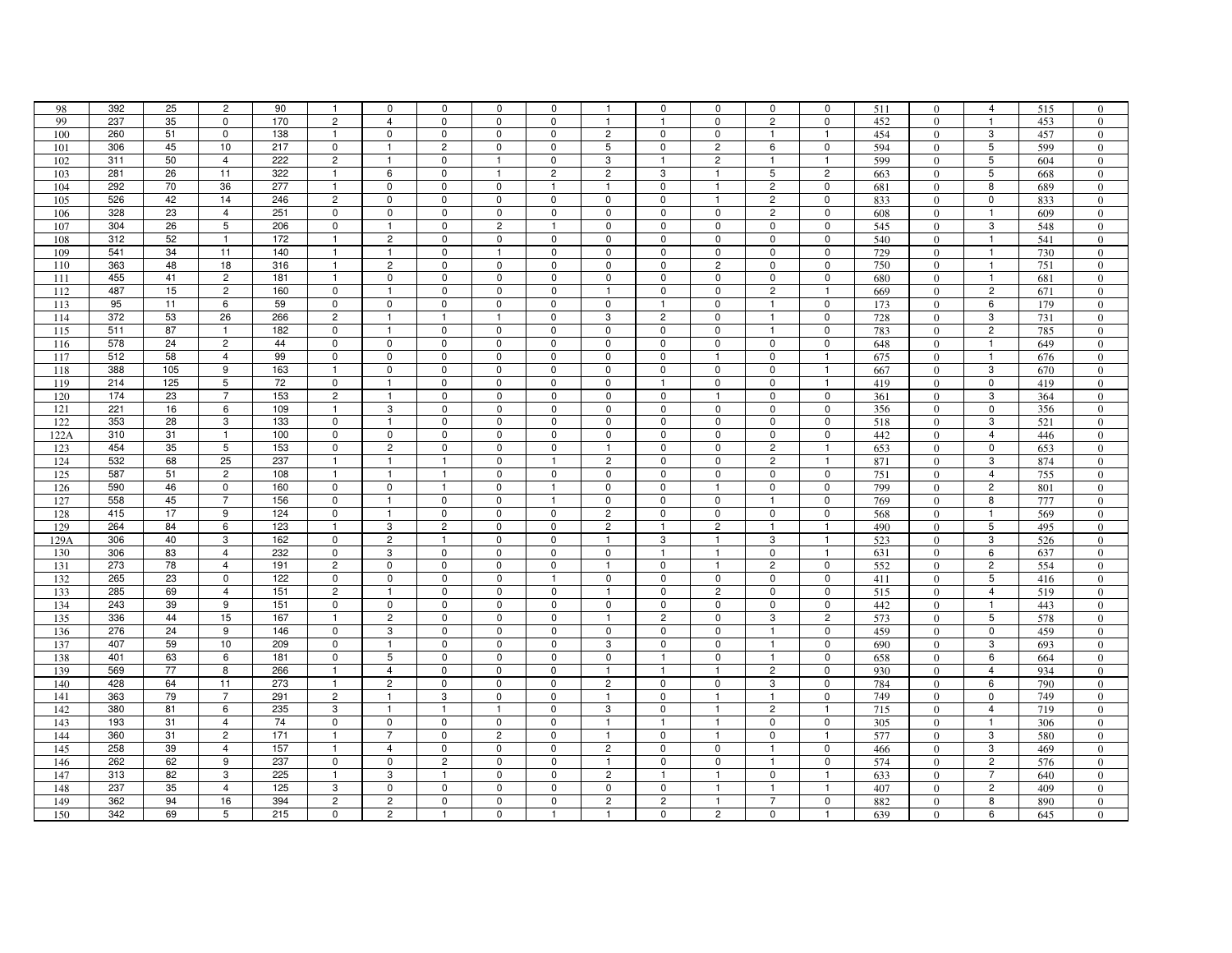| 151 | 189 | 103 | 5              | 271 | 0              | $\overline{4}$ | 0              | 0                       | 0              | $\mathbf{1}$   | -1             | 0                       | $\mathbf{1}$   | 0              | 575  | $\Omega$       | 4                       | 579  | 0                |
|-----|-----|-----|----------------|-----|----------------|----------------|----------------|-------------------------|----------------|----------------|----------------|-------------------------|----------------|----------------|------|----------------|-------------------------|------|------------------|
| 152 | 567 | 70  | 11             | 253 | 3              | $\mathbf{2}$   | $\mathbf 0$    | $\overline{2}$          | $\mathbf 0$    | $\overline{2}$ | $\overline{4}$ | $\overline{c}$          | 5              | $\overline{4}$ | 925  | $\mathbf{0}$   | 10                      | 935  | $\overline{0}$   |
| 153 | 390 | 111 | 12             | 290 |                | $\overline{2}$ | $\Omega$       | $\Omega$                | $\mathbf{O}$   | $\Omega$       | $\Omega$       |                         | -1             | -1             | 809  | $\overline{0}$ | $\overline{2}$          | 811  | $\mathbf{0}$     |
| 154 | 271 | 73  | 19             | 291 | $\mathbf 0$    | $\overline{1}$ |                | $\mathbf 0$             | $\mathbf 0$    |                | $\mathbf{1}$   | $\mathbf 0$             | $\overline{2}$ | $\overline{c}$ | 662  | $\mathbf{0}$   | 5                       | 667  | $\overline{0}$   |
| 155 | 327 | 124 | $\overline{4}$ | 434 | $\overline{1}$ | $\mathbf 0$    | $\mathbf 0$    | $\mathbf{1}$            |                | $\overline{2}$ | $\mathbf 0$    | $\mathbf{1}$            | $\overline{c}$ | $\overline{4}$ | 901  | $\Omega$       | 9                       | 910  | $\overline{0}$   |
| 156 | 141 | 43  | 5              | 170 | $\pmb{0}$      | $\overline{1}$ | $\pmb{0}$      | $\mathbf 0$             | $\mathbf 0$    | $\mathbf 0$    | 0              | 0                       | $\mathbf 0$    | $\mathbf 0$    | 360  | $\Omega$       | $\overline{7}$          | 367  | $\overline{0}$   |
| 157 | 214 | 90  | 24             | 193 | 3              | $\mathbf{1}$   | $\mathbf 0$    | $\mathbf 0$             | -1             | 5              | $\mathbf{1}$   | $\mathbf 0$             | $\mathbf{1}$   | $\mathbf{1}$   | 534  | $\overline{0}$ | 3                       | 537  | $\mathbf{0}$     |
| 158 | 156 | 118 | 6              | 546 | 3              | $\overline{c}$ | $\mathbf 0$    | $\overline{c}$          | $\mathbf 0$    | 3              | $\mathbf{1}$   | $\overline{4}$          | $\overline{4}$ | $\mathbf{1}$   | 846  | $\mathbf{0}$   | $\overline{\mathbf{c}}$ | 848  | $\overline{0}$   |
| 159 | 38  | 33  | $\overline{1}$ | 137 | $\mathbf 0$    | 3              | $\mathbf 0$    | $\mathbf 0$             | $\Omega$       | $\mathbf 0$    | 0              | $\overline{1}$          | $\mathbf 0$    | $\mathbf 0$    | 213  | $\Omega$       | 0                       | 213  | $\Omega$         |
| 160 | 163 | 134 | 8              | 456 | $\mathsf 0$    | $\overline{1}$ | $\pmb{0}$      | $\mathbf 0$             | $\mathbf{1}$   | $\mathbf 0$    | $\overline{2}$ | $\mathbf{1}$            | 6              | $\mathbf{1}$   | 773  | $\mathbf{0}$   | $\overline{7}$          | 780  | $\boldsymbol{0}$ |
| 161 | 112 | 56  | 3              | 293 |                |                | $\mathbf 0$    | $\mathbf 0$             | $\mathbf 0$    | $\overline{2}$ | 0              | $\overline{c}$          | -1             | -1             | 472  | $\mathbf{0}$   | 6                       | 478  | $\overline{0}$   |
| 162 | 271 | 127 | 3              | 365 | $\overline{2}$ | $\overline{4}$ | $\mathbf 0$    | $\mathbf 0$             | $\overline{1}$ | $\mathbf 0$    | $\overline{2}$ | $\overline{c}$          | $\overline{2}$ | $\mathbf{1}$   | 780  | $\Omega$       | 5                       | 785  | $\overline{0}$   |
| 163 | 190 | 84  | $\overline{4}$ | 269 | $\mathbf 0$    | $\overline{1}$ | $\mathbf 0$    | $\mathbf 0$             | $\Omega$       | $\overline{1}$ | $\overline{c}$ | $\overline{c}$          | 3              | $\mathbf 0$    | 556  | $\Omega$       | $\overline{4}$          | 560  | $\Omega$         |
| 164 | 219 | 98  | 8              | 286 | $\mathbf{1}$   | 5              | $\mathbf 0$    | 0                       | 0              | 0              | $\mathbf{1}$   | 0                       | 3              | $\overline{c}$ | 623  | $\overline{0}$ | 3                       | 626  | $\mathbf{0}$     |
| 165 | 214 | 100 | 11             | 214 | $\mathbf 0$    | $\overline{1}$ | $\mathbf 0$    | 0                       | $\mathbf 0$    | 3              | $\mathbf 0$    | 0                       | $\overline{4}$ | 0              | 547  | $\Omega$       | 5                       | 552  | $\overline{0}$   |
| 166 | 112 | 88  | 8              | 233 |                | $\mathbf 0$    | $\mathbf 0$    | $\mathbf 0$             | $\mathbf{1}$   | $\overline{c}$ | $\mathbf{1}$   | $\overline{c}$          | $\sqrt{5}$     | 0              | 453  | $\mathbf{0}$   | $\mathbf{1}$            | 454  | $\overline{0}$   |
| 167 | 453 | 136 | 19             | 466 | $\mathbf 0$    | $\overline{4}$ | $\mathbf{1}$   | 0                       | $\overline{1}$ | 3              | 0              | $\overline{1}$          | 3              | $\mathbf{1}$   | 1088 | $\Omega$       | $\overline{7}$          | 1095 | $\overline{0}$   |
| 168 | 455 | 142 | 17             | 472 | $\mathbf 0$    | 3              | $\mathbf 0$    | $\mathbf{1}$            | $\mathbf 0$    | $\mathbf 0$    | $\mathbf 0$    | $\mathbf{1}$            | $\overline{c}$ | $\mathbf{1}$   | 1094 | $\overline{0}$ | 12                      | 1106 | $\mathbf{0}$     |
| 169 | 165 | 65  | $\overline{c}$ | 224 | 0              | $\overline{1}$ | $\mathbf 0$    | 0                       | $\Omega$       | $\mathbf 0$    | 0              | $\mathbf 0$             | -1             | $\mathbf 0$    | 458  | $\mathbf{0}$   | 2                       | 460  | $\overline{0}$   |
| 170 | 182 | 80  | 5              | 226 | $\overline{1}$ | $\overline{1}$ | $\mathbf 0$    | 0                       | $\Omega$       | $\Omega$       | 0              | $\mathbf 0$             | $\mathbf 0$    | $\mathbf 0$    | 495  | $\Omega$       | $\overline{4}$          | 499  | $\Omega$         |
| 171 | 216 | 95  | 17             | 327 | $\mathbf 0$    | $\mathbf 0$    | $\mathbf{1}$   | 0                       | $\mathbf 0$    | $\mathbf 0$    | $\overline{c}$ | $\overline{4}$          | $\overline{2}$ | $\mathbf 0$    | 664  | $\overline{0}$ | 3                       | 667  | $\overline{0}$   |
| 172 | 327 | 87  | 9              | 346 | $\mathbf 0$    | $\mathbf{1}$   | $\mathbf 0$    | 0                       | 0              | 0              | 0              | 0                       | 7              | 0              | 777  | $\overline{0}$ | 8                       | 785  | $\mathbf{0}$     |
| 173 | 116 | 267 | $\overline{4}$ | 320 | $\mathbf 0$    | $\overline{c}$ | $\mathbf 0$    |                         | $\mathbf 0$    | $\mathbf{1}$   | $\mathbf 0$    | $\mathbf 0$             | $\overline{2}$ | $\overline{4}$ | 717  | $\Omega$       | 10                      | 727  | $\Omega$         |
| 174 | 263 | 147 | $\overline{c}$ | 178 | $\overline{1}$ | $\mathbf 0$    | $\mathbf 0$    | 0                       | $\mathbf 0$    | $\mathbf 0$    | -1             |                         | $\overline{1}$ | $\overline{1}$ | 595  | $\Omega$       | 10                      | 605  | $\overline{0}$   |
| 175 | 41  | 159 | $\mathsf{O}$   | 363 | $\mathbf 0$    | $\overline{1}$ | $\mathbf 0$    | $\mathbf 0$             | $\mathbf 0$    | $\mathbf 0$    | $\mathbf{1}$   | $\overline{\mathbf{1}}$ | $\overline{c}$ | $\mathsf 0$    | 568  | $\overline{0}$ | $\sqrt{2}$              | 570  | $\overline{0}$   |
| 176 | 16  | 197 | 3              | 319 | $\mathbf 0$    | $\overline{1}$ | $\mathbf 0$    | 0                       | 0              | $\mathbf{1}$   | 0              | 0                       | $\mathbf{1}$   | $\overline{1}$ | 539  | $\mathbf{0}$   | $\overline{c}$          | 541  | $\mathbf{0}$     |
| 177 | 11  | 104 | $\overline{2}$ | 260 |                | $\overline{1}$ | $\mathbf 0$    | $\Omega$                | $\mathbf 0$    | $\mathbf 0$    | $\mathbf{1}$   | $\mathbf 0$             | $\overline{2}$ | $\mathbf 0$    | 382  | $\mathbf{0}$   | 1                       | 383  | $\overline{0}$   |
| 178 | 233 | 57  | $\overline{c}$ | 121 | $\mathbf 0$    | $\mathbf 0$    | $\mathbf 0$    | $\Omega$                | $\Omega$       | $\mathbf 0$    | 0              | $\mathbf 0$             | $\mathbf 0$    | 0              | 413  | $\Omega$       | $\overline{4}$          | 417  | $\Omega$         |
| 179 | 481 | 84  | 5              | 174 | 3              | $\overline{2}$ | $\pmb{0}$      | $\mathbf 0$             | $\mathbf 0$    | $\mathbf 0$    | $\mathsf 0$    | $\mathbf 0$             | $\mathbf{1}$   | $\overline{1}$ | 751  | $\overline{0}$ | $\overline{4}$          | 755  | $\overline{0}$   |
| 180 | 339 | 34  | 8              | 198 | $\mathbf 0$    | $\overline{1}$ | $\mathbf 0$    | 0                       | -1             | $\mathbf 0$    | $\mathbf 0$    | -1                      | -1             | 0              | 583  | $\overline{0}$ | 4                       | 587  | $\overline{0}$   |
| 181 | 311 | 27  | $\overline{4}$ | 141 | $\pmb{0}$      | $\pmb{0}$      | $\pmb{0}$      | $\mathbf 0$             | $\mathbf 0$    | 0              | $\mathsf 0$    | 0                       | $\mathbf 0$    | $\mathbf 0$    | 483  | $\mathbf{0}$   | 0                       | 483  | $\overline{0}$   |
| 182 | 411 | 57  | $\overline{2}$ | 207 | $\mathbf 0$    | $\mathbf{1}$   | $\mathbf 0$    | $\mathbf{1}$            | 0              | $\mathbf{1}$   | 0              | 0                       | $\mathbf 0$    | $\overline{1}$ | 681  | $\overline{0}$ | 3                       | 684  | $\overline{0}$   |
| 183 | 348 | 33  | $\overline{4}$ | 170 | $\pmb{0}$      | $\mathbf{1}$   | $\pmb{0}$      | $\mathbf 0$             | $\mathbf 0$    | $\mathbf 0$    | $\overline{c}$ | $\overline{c}$          | $\pmb{0}$      | $\mathbf 0$    | 560  | $\mathbf{0}$   | $\overline{7}$          | 567  | $\boldsymbol{0}$ |
| 184 | 277 | 35  | $\mathbf 0$    | 133 | $\mathbf 0$    | $\mathbf 0$    | $\mathbf 0$    | 0                       | 0              | 0              | 0              | 0                       | $\mathbf 0$    | $\mathbf 0$    | 445  | $\mathbf{0}$   | 3                       | 448  | $\overline{0}$   |
| 185 | 256 | 39  | $\mathbf 0$    | 155 | $\overline{1}$ | $\mathbf{1}$   | $\mathbf 0$    | $\mathbf 0$             |                | 0              | 0              | $\mathbf 0$             | $\mathbf{1}$   | $\pmb{0}$      | 454  | $\mathbf{0}$   | 3                       | 457  | $\overline{0}$   |
| 186 | 374 | 41  | 6              | 186 | $\overline{1}$ | $\overline{2}$ | $\mathbf 0$    | $\mathbf{1}$            | 0              | $\overline{c}$ | 3              | 0                       | $\mathbf{1}$   | $\overline{2}$ | 619  | $\overline{0}$ | $\overline{7}$          | 626  | $\overline{0}$   |
| 187 | 377 | 54  | $\mathbf{1}$   | 180 | $\mathbf{1}$   | $\overline{2}$ | $\pmb{0}$      | 0                       | 0              | $\mathbf 0$    | $\mathbf{1}$   | 0                       | $\overline{c}$ | $\mathbf 0$    | 618  | $\overline{0}$ | 6                       | 624  | $\mathbf{0}$     |
| 188 | 359 | 28  | $\overline{1}$ | 123 | -1             | $\mathbf{1}$   | $\mathbf 0$    | 0                       | $\mathbf 0$    | 0              | $^{\circ}$     | 0                       | -1             | 0              | 514  | $\mathbf{0}$   | -1                      | 515  | $\overline{0}$   |
| 189 | 266 | 26  | $\mathsf 0$    | 108 | $\overline{1}$ | $\mathbf 0$    | $\mathbf 0$    | $\mathbf 0$             | $\mathbf 0$    | $\Omega$       | 0              | 0                       | $\mathbf 0$    | $\mathsf 0$    | 401  | $\Omega$       | 5                       | 406  | $\Omega$         |
| 190 | 512 | 48  | $\overline{1}$ | 241 | $\pmb{0}$      | $\overline{1}$ | $\mathbf 0$    | $\mathbf{1}$            | 0              | 0              | 0              | 0                       | 0              | $\overline{1}$ | 805  | $\overline{0}$ | 9                       | 814  | $\overline{0}$   |
| 191 | 417 | 33  | 4              | 121 | $\overline{c}$ | $\overline{c}$ | $\mathbf 0$    | $\mathbf 0$             | $\mathbf 0$    | 0              | 0              | 0                       | $\mathbf{1}$   | $\overline{1}$ | 581  | $\overline{0}$ | $\overline{c}$          | 583  | $\mathbf{0}$     |
| 192 | 318 | 21  | $\mathbf{1}$   | 89  | $\overline{c}$ | $\mathbf 0$    | $\mathbf 0$    | 0                       | $\mathbf 0$    | $\mathbf 0$    | 0              | 0                       | $\overline{c}$ | 0              | 433  | $\Omega$       | 1                       | 434  | $\overline{0}$   |
| 193 | 577 | 90  | $\overline{c}$ | 241 | $\overline{1}$ | $\mathbf 0$    | $\mathbf 0$    | $\mathbf 0$             | $\overline{0}$ | $\mathbf 0$    | $\mathbf{1}$   | $\mathsf 0$             | $\pmb{0}$      | $\mathsf 0$    | 912  | $\Omega$       | 5                       | 917  | $\boldsymbol{0}$ |
| 194 | 358 | 41  | 9              | 116 | $\mathbf 0$    | 3              | $\mathbf 0$    | $\overline{\mathbf{1}}$ | 0              | $\mathbf 0$    | $\mathbf{1}$   | 0                       | 0              | $\mathbf 0$    | 529  | $\overline{0}$ | 3                       | 532  | $\mathbf{0}$     |
| 195 | 311 | 21  | 5              | 124 | $\overline{1}$ | $\mathbf{1}$   | $\mathbf 0$    | $\mathbf 0$             | 0              | $\overline{c}$ | $\mathsf 0$    | 0                       | $\mathbf 0$    | $\mathbf 0$    | 465  | $\mathbf{0}$   | 5                       | 470  | $\overline{0}$   |
| 196 | 190 | 25  | $\mathbf 0$    | 58  | $\mathbf 0$    | $\mathbf 0$    | $\mathbf 0$    | 0                       | $\mathbf 0$    | $\mathbf 0$    | $\mathbf 0$    | $\mathbf 0$             | $\mathbf 0$    | $\Omega$       | 273  | $\Omega$       | 4                       | 277  | $\overline{0}$   |
| 197 | 407 | 59  | $\overline{7}$ | 206 | $\overline{1}$ | $\mathbf 0$    | $\mathbf 0$    | $\mathbf 0$             | $\mathbf 0$    | $\overline{c}$ | 0              | 0                       | $\pmb{0}$      | $\mathbf 0$    | 682  | $\theta$       | $\overline{c}$          | 684  | $\theta$         |
| 198 | 365 | 64  | 3              | 208 | $\mathbf{1}$   | $\mathsf 0$    | $\pmb{0}$      | $\mathbf 0$             | $\mathbf 0$    | $\mathbf 0$    | $\mathbf 0$    | $\mathbf{1}$            | $\mathbf 0$    | $\mathbf 0$    | 642  | $\overline{0}$ | $\overline{c}$          | 644  | $\mathbf{0}$     |
| 199 | 410 | 47  | $\overline{7}$ | 177 | $\mathbf 0$    | $\mathbf 0$    | $\mathbf 0$    |                         | $\mathbf 0$    | 0              | 0              | 0                       | $\mathbf 0$    | 0              | 642  | $\mathbf{0}$   | 7                       | 649  | $\overline{0}$   |
| 200 | 457 | 64  | $\mathbf{1}$   | 160 | $\overline{1}$ | $\mathbf 0$    | $\overline{c}$ | 0                       | $\Omega$       | -1             | $\mathbf 0$    | $\overline{c}$          | $\mathbf 0$    | $\mathbf 0$    | 688  | $\Omega$       | 6                       | 694  | $\overline{0}$   |
| 201 | 237 | 43  | 12             | 136 | $\overline{c}$ | $\mathbf{1}$   | $\mathbf{1}$   | $\mathbf{1}$            | $\mathbf 0$    | $\mathbf{1}$   | $\mathbf{1}$   | $\overline{c}$          | $\mathbf 0$    | 3              | 440  | $\mathbf{0}$   | $\overline{4}$          | 444  | $\overline{0}$   |
| 202 | 325 | 111 | 8              | 159 | $\mathbf 0$    | $\overline{4}$ | $\mathbf 0$    | $\mathbf 0$             | $\mathbf 0$    | $\mathbf{1}$   | 0              | -1                      | $\overline{c}$ | $\mathbf{1}$   | 612  | $\Omega$       | $\overline{4}$          | 616  | $\overline{0}$   |
| 203 | 246 | 38  | 3              | 145 |                | 5              | $\mathsf 0$    | 0                       | $\mathbf 0$    | $\mathbf{1}$   |                |                         | 3              | 3              | 447  | $\Omega$       | 3                       | 450  | $\overline{0}$   |
| 204 | 403 | 61  | 3              | 213 |                | $\mathbf 0$    | $\mathbf 0$    | $\mathbf 0$             | $\Omega$       |                | 0              | $\mathbf 0$             | $\mathbf{1}$   | $\mathbf 0$    | 683  | $\Omega$       | 8                       | 691  | $\Omega$         |